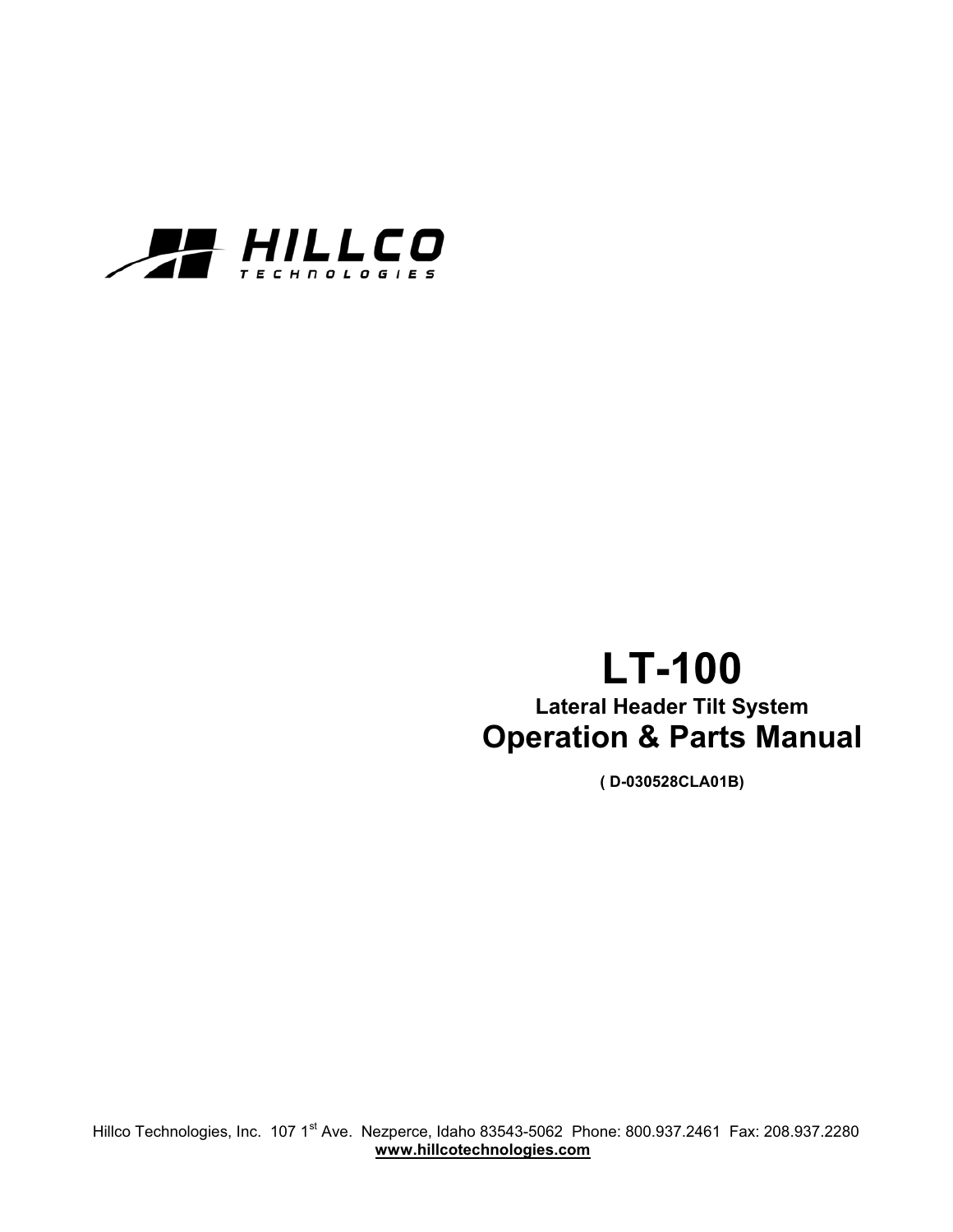

# *LT-100 LATERAL HEADER TILT SYSTEM*

# *PARTS MANUAL*

**FOR JOHN DEERE 9400, 9410, 9450, 9500, 9510, 9550, 9600, 9610, 9650, CTS, CTS II, 9650 CTS, 9650 STS & 9750STS**

# *\*OPERATORS MANUAL*

**\*ALL JOHN DEERE 50 SERIES COMBINES AND 1995 AND NEWER 9000 AND10 SERIES COMBINES REFER TO YOUR JD COMBINE OPERATORS MANUAL UNDER CONTOUR MASTER™ FOR OPERATION INSTRUCTIONS BECAUSE THE OPERATION OF THE LT-100 IS IDENTICAL TO THE CONTOUR MASTER™. ALL 9000 SERIES COMBINES 1994 AND OLDER REFER TO THIS MANUAL.**



**D-030528CLA01 REV2**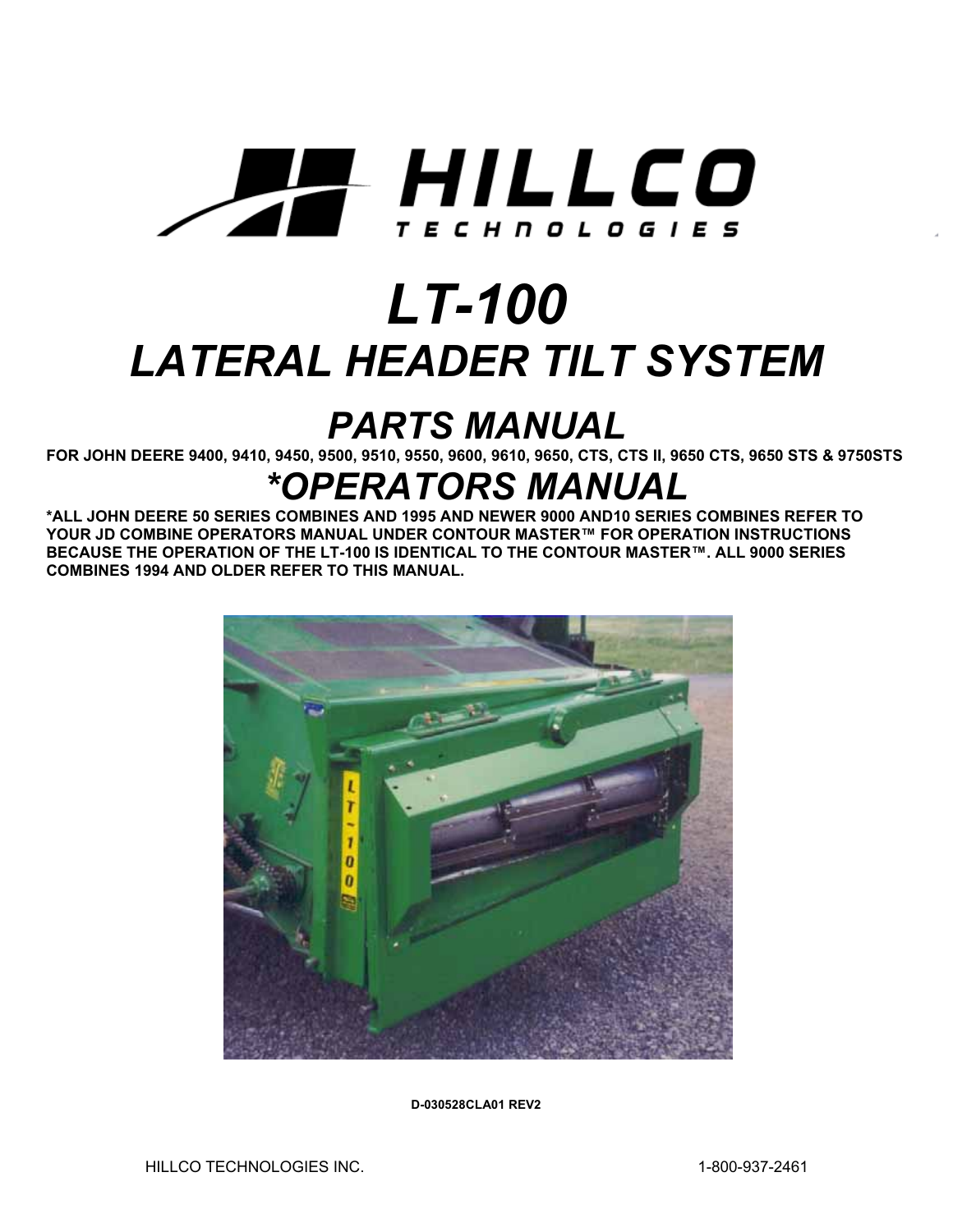# **INTRODUCTION**

PLEASE READ THIS MANUAL COMPLETELY. This manual describes how to properly operate and service the LT-100. Failure to do so could result in personal injury or equipment damage.

This manual should be considered a permanent part of your combine and should remain with the combine as long as the LT-100 is attached to your John Deere combine.

The terms "Left, Right, Top, Bottom or Back" used in this manual are referenced as if sitting in the operator's seat of the combine facing the direction of forward travel.

Record the serial number of the Hillco LT-100 here for future reference. The serial number is located on the left side of the LT-100.

Hillco LT-100 SN-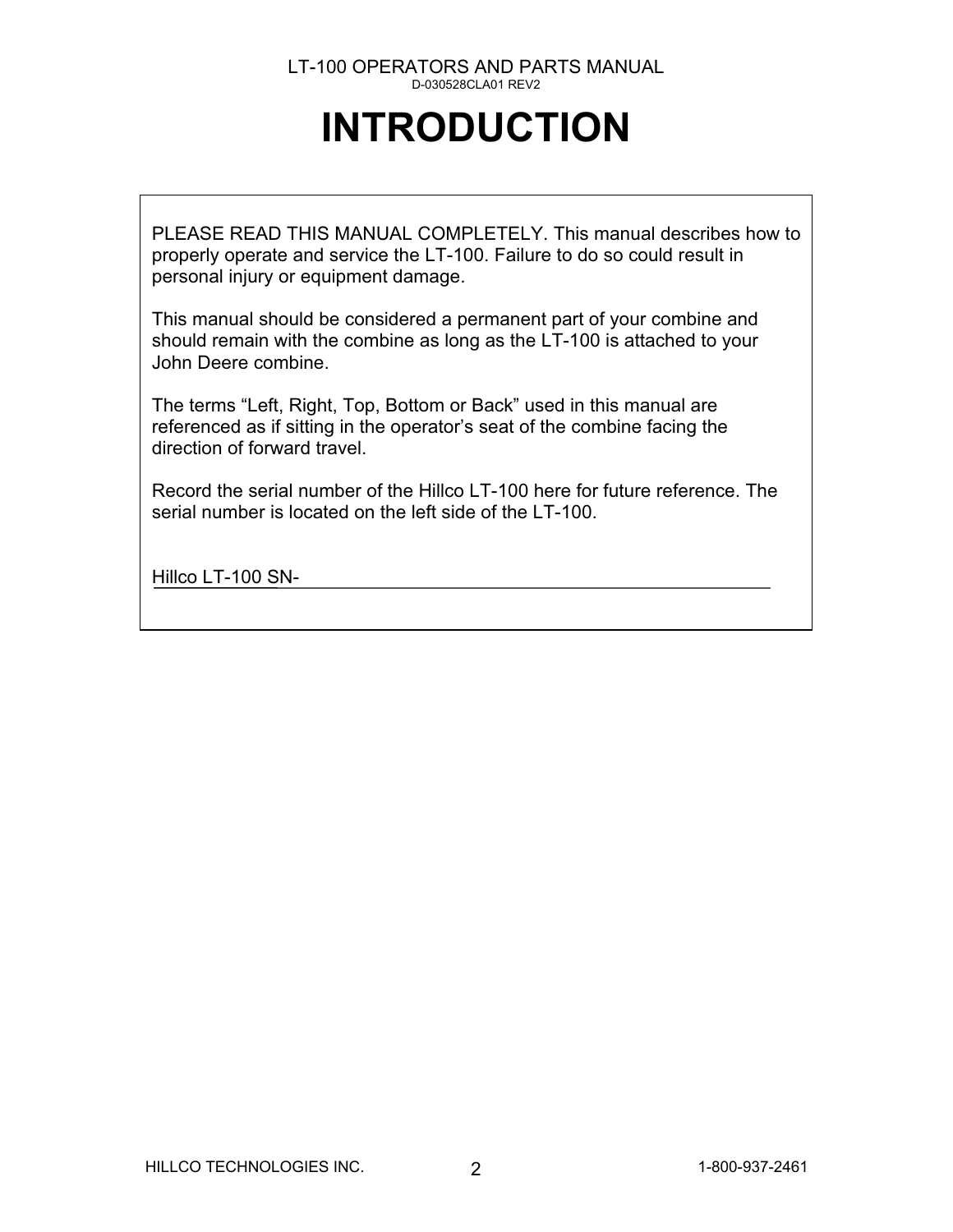# **Statement of Limited Warranty**

Hillco Technologies, Inc. (Hillco) warrants its new products to be free from defects in material and workmanship for a period of twelve (12) consecutive months following the date of purchase by the retail purchaser.

Hillco warrants genuine Hillco replacement parts and components to be free from defects in material and workmanship for a period of six (6) consecutive months following the date of purchase or the remainder of the original equipment warranty period, whichever is longer.

Hillco's obligation under these warranties shall be limited to repairing or replacing, free of charge to the original purchaser, any part that, in Hillco's judgment, shows evidence of such defect.

### **Limitations to Warranty**

This warranty does not cover:

- 1) Warranty claims directly resulting from improper installation of the product.
- 2) Any product damaged by accident, abuse, misuse, or negligence after shipment from Hillco.
- 3) Any unauthorized product alteration or modification.
- 4) Any unauthorized repairs made with parts other than genuine Hillco parts.
- 5) Any repairs performed by anyone other than Hillco or an authorized Hillco dealer unless specifically authorized by Hillco.

### **Warranty Procedure**

A Hillco Warranty Registration Form must be fully completed and returned to Hillco within 30 days of sale of the product to the retail customer.

All warranty claims must be submitted on a Hillco Warranty Claim Form that is fully completed. All warranty work must be performed, and claims submitted, within thirty (30) days of the

occurrence of the claim and within the warranty period.

All parts removed during warranty repair should be held for a period of 60 days after the warranty claim has been submitted to Hillco.

Hillco reserves the right to either inspect the product at the original retail purchaser's location, or the authorized Hillco dealer's location; or require it to be returned to Hillco, F.O.B. Hillco, for inspection.

### **Limitation of Liability**

Hillco makes no express warranties other than those, which are specifically described herein. Any description of the goods sold hereunder, including any reference to buyer's specifications and any descriptions in circulars and other written material published by Hillco is for the sole purpose of identifying such goods and shall not create an express warranty that the goods shall conform to such description.

THIS WARRANTY IS EXPRESSLY IN LIEU OF ALL OTHER WARRANTIES EXPRESSED OR IMPLIED. There are no implied warranties of merchantability or fitness for a particular purpose. This warranty states Hillco's entire and exclusive liability and buyer's exclusive remedy for any claim for damages in connection with the sale or furnishing of Hillco products, their design, suitability for use, installation or operation, or for any claimed defects herein. HILLCO WILL IN NO EVENT BE LIABLE FOR ANY INCIDENTAL OR CONSEQUENTIAL DAMAGES WHATSOEVER, NOR FOR ANY SUM IN EXCESS OF THE PRICE RECEIVED FOR THE GOODS FOR WHICH LIABILITY IS CLAIMED.

No representative of Hillco nor any dealer associated with Hillco has the authority to change the items of this warranty in any manner whatsoever, and no assistance to purchaser by Hillco in the repair or operation of any Hillco product shall constitute a waiver of the conditions of this warranty, nor shall such assistance extend or revive it.

Hillco reserves the right to make improvements in design or changes in specifications at any time, without incurring any obligation to owners of units previously sold.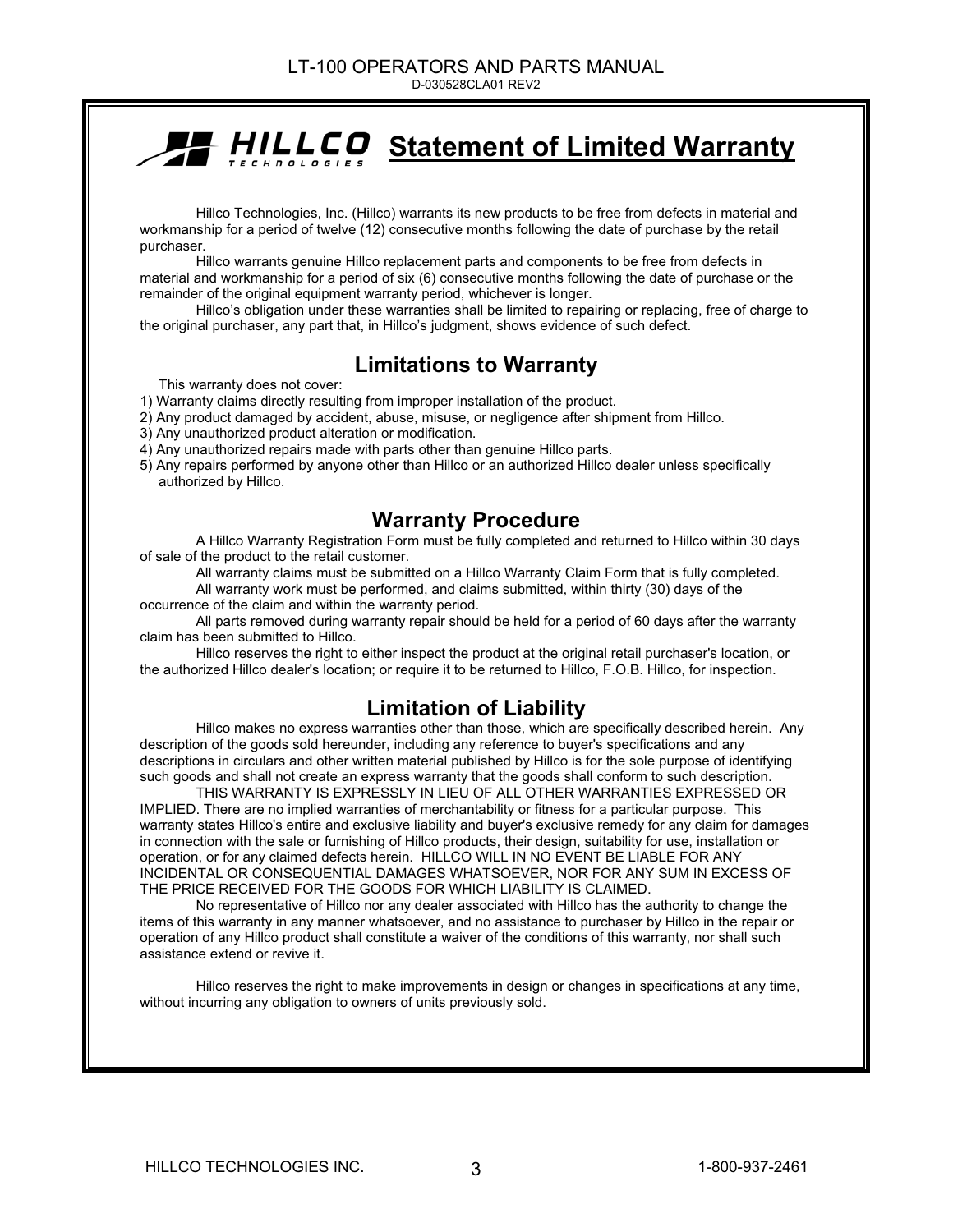# **SAFETY**

#### **Safety Alert Symbol**

When you see this symbol be alert to potential for personal injury or death. Follow recommended precautions and safe operating practices.



#### **Signal Words**

These words are used with the safety alert symbol.

**DANGER -** An immediate and specific hazard that WILL result in severe personal injury or death.

**WARNING -** A specific hazard or unsafe practice that COULD result in severe personal injury or death if proper precautions are not taken.

**CAUTION -** Unsafe practices which COULD result in personal injury if proper practices are not taken, or a s a reminder of good safety prac tices.

**ADANGER** 

**A WARNING** 

**A CAUTION**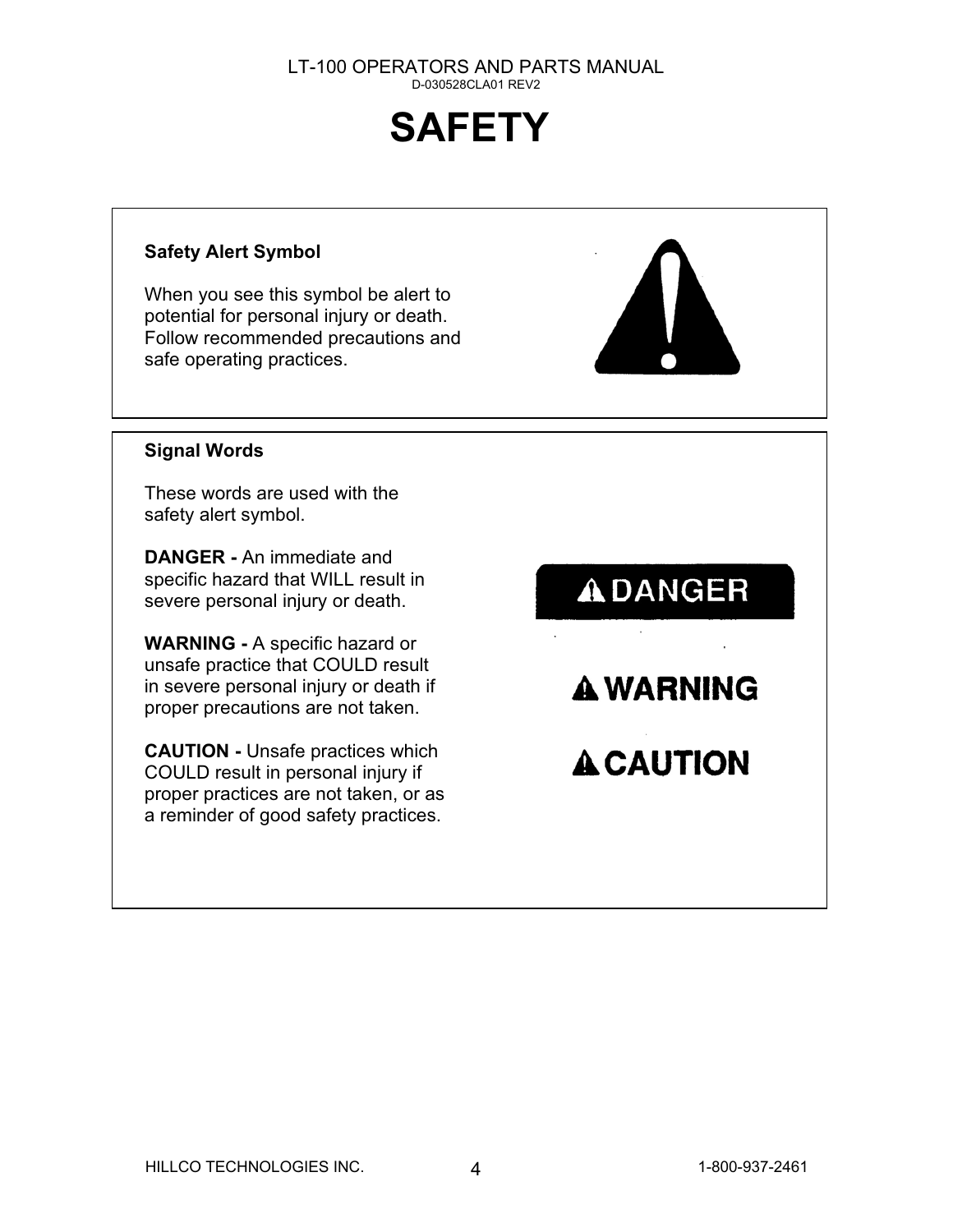#### **HIGH PRESSURE FLUIDS**

Escaping fluids under pressure can penetrate the skin causing serious injury.

Search for leaks with a piece of cardboard.

Relieve pressure before disconnecting hydraulic or other lines.

If an accident occurs consult a physician immediately.

Fluid injection into the skin must be surgically removed within a few hours or gangrene may result.



**SAFETY LABELS** are located on both the left and right side of the LT-100 as shown below.

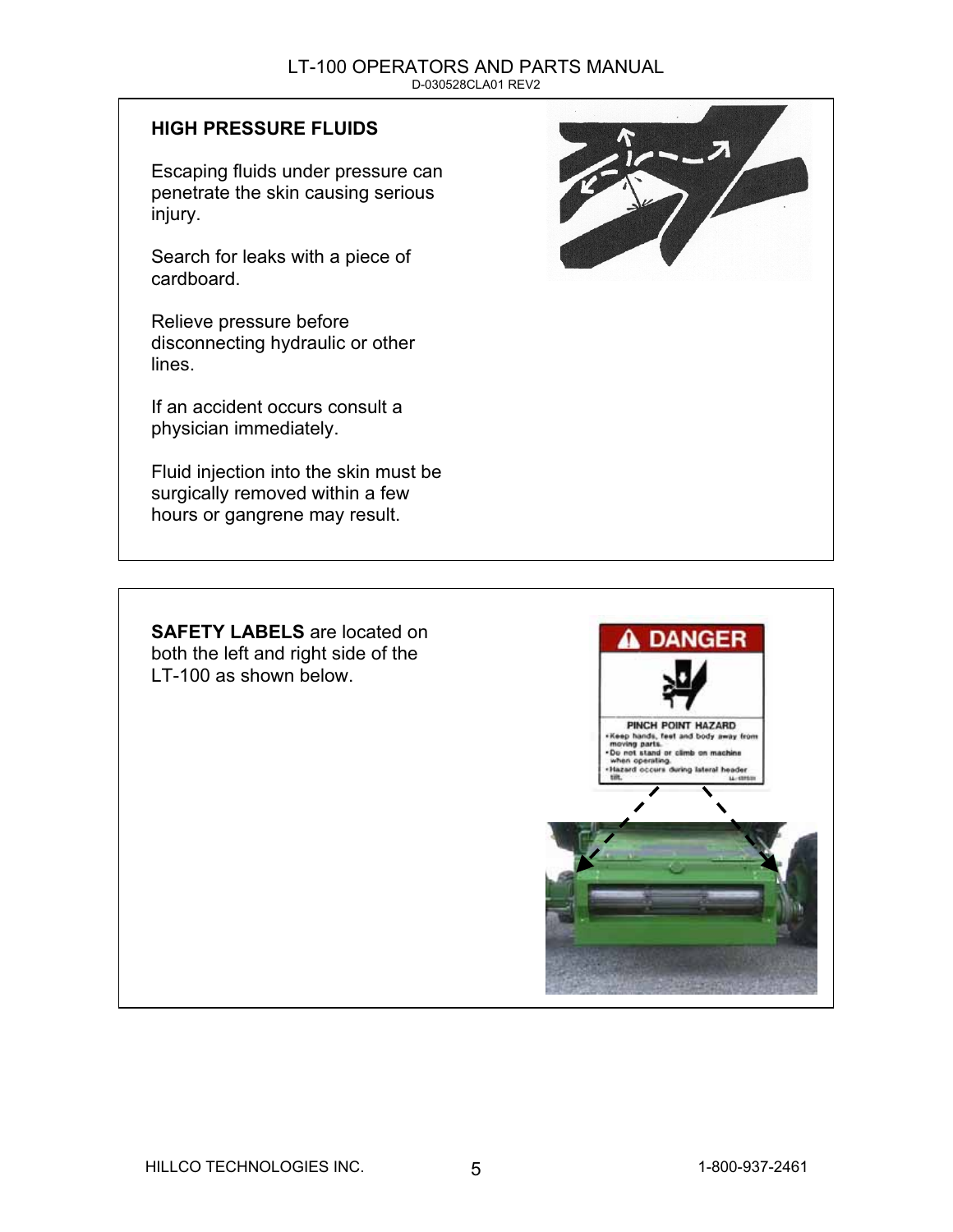# **OPERATING THE HILLCO LT-100**

### **For John Deere 9400 SN (up to-660100), 9500 SN (up to-660200), 9600 SN (up to-660300), CTS SN (up to-660400) refer to this Hillco LT-100 Operators & Parts Manual.**

For John Deere 9450, 9550, 9650, 9650 CTS, 9650 STS & 9750 STS combines refer to the John Deere operator's manual for your model of combine under the Contour Master™ section for operation instructions.

For John Deere 9400 SN (660101- and up), 9500 SN (660201-and up), 9600 SN (660301-and up), CTS SN (660401-and up), 9410, 9510, 9610 & CTS II combines refer to the John Deere manual for your model of combine under the Contour Master™ section for operation instructions.

# **HILLCO LT-100 DESCRIPTION**

The Hillco LT-100 is a bolt on aftermarket Lateral Header Tilt System designed to allow the operator to hydraulically tilt the header 4° manually or automatically in both directions.

The LT-100 uses the John Deere electronic circuit board to allow the John Deere Dial-A-Matic™ and Contour Master™ electronics and the Hillco LT-100 to work together to maintain the closest cutter bar position to the ground with flex platforms. If the Hillco LT-100 is switched to manual mode the John Deere Dial-A-Matic™ will still operate in automatic.

NOTE: On flex headers, the lateral tilt will be inactive if the head is off the ground or locked out.

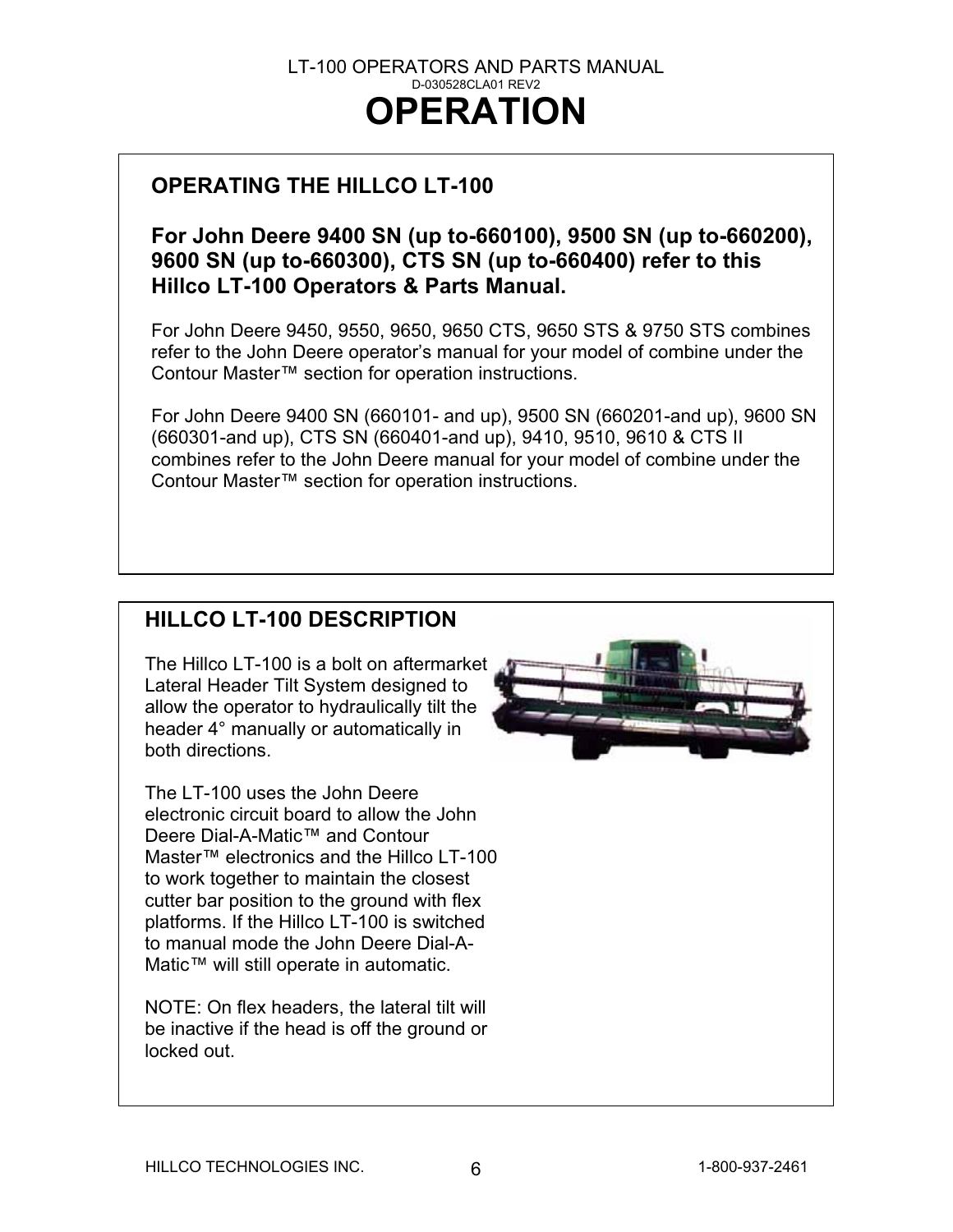# **LT-100 CALIBRATION**

To account for initial differences in the signals between the right and left sensor, it is necessary to level the system. This will need to be performed every time a different header is mounted onto the combine.

**1.** Turn the automatic switch to the manual position (A).

**2.** Engage the header.

**3.** (Rigid Platforms and Corn Heads) Raise the header until it clears the ground manually. Tilt the header by using the lateral header tilt switch (B) on the hydro handle until both ends of the header are equal distance from the ground.

 (Flex Platforms) Raise the header completely off the ground so that both skid shoes are hanging completely down. It is not n ecessary for the platform to match the ground contour.

**4.** While pushing the header raise button (C) on the hydro-handle turn the automatic lateral header tilt switch to (A) auto. The difference in the left and right signals is stored until this same procedure is repeated.



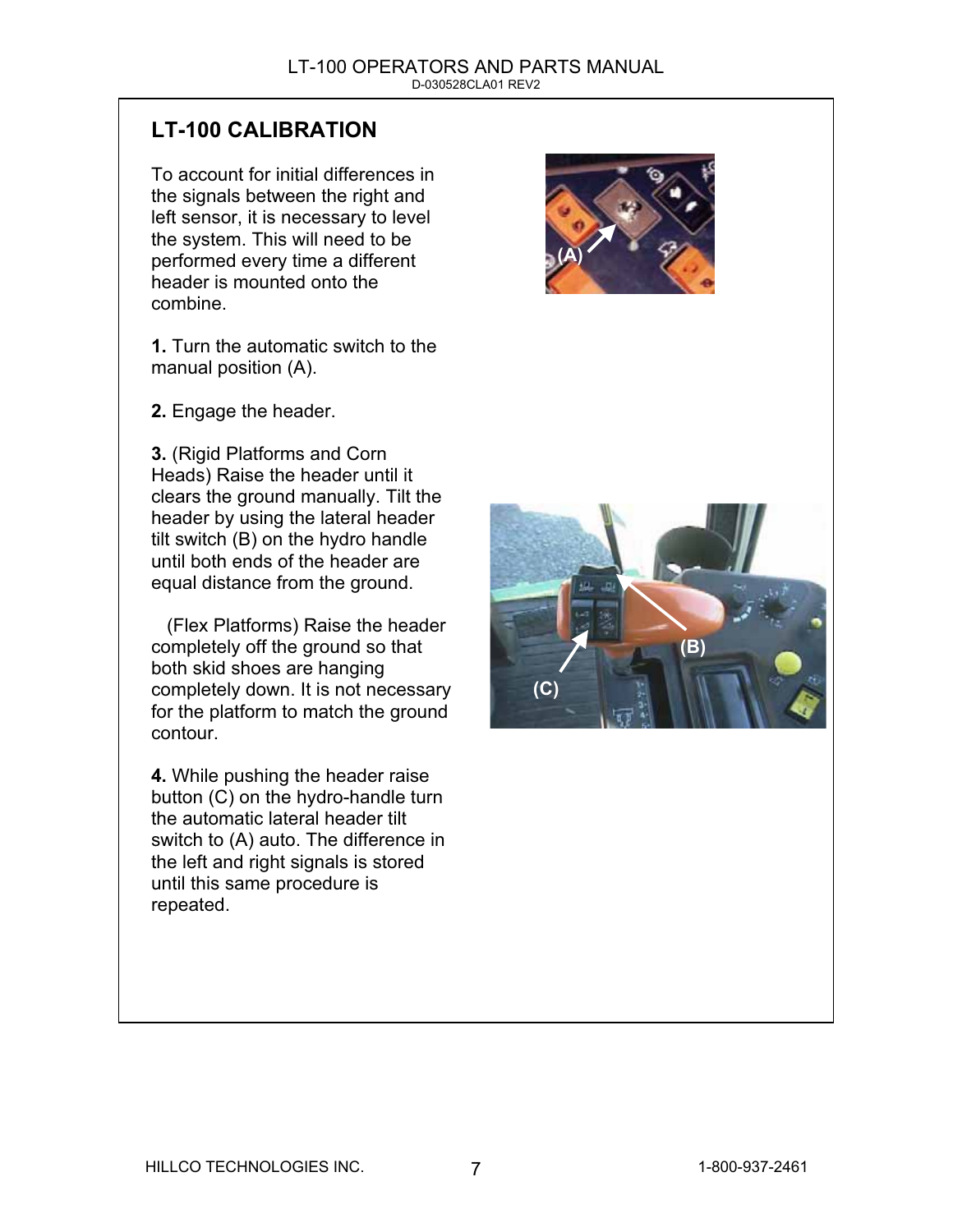# **LT-100 AUTOMATIC OPERATION**

With the header engaged, switch the Hillco LT-100 switch (A) to the ON position. The header will then automatically follow the contour of the ground using non-contact sensors on the rigid platforms and corn heads and contacting sensors on flex platforms.

*NOTE: It is not necessary to engage the separator for the s ystem to operate.* 

The automatic function will shut off if any of the following happens:

**1.** Header disengages.

**2.** Operator is off seat for more than five seconds.

**3.** Tilt switch is turned off.

**4.** The header harness is disconnected.

**5.** The header is raised for more than 1-1/2 seconds.

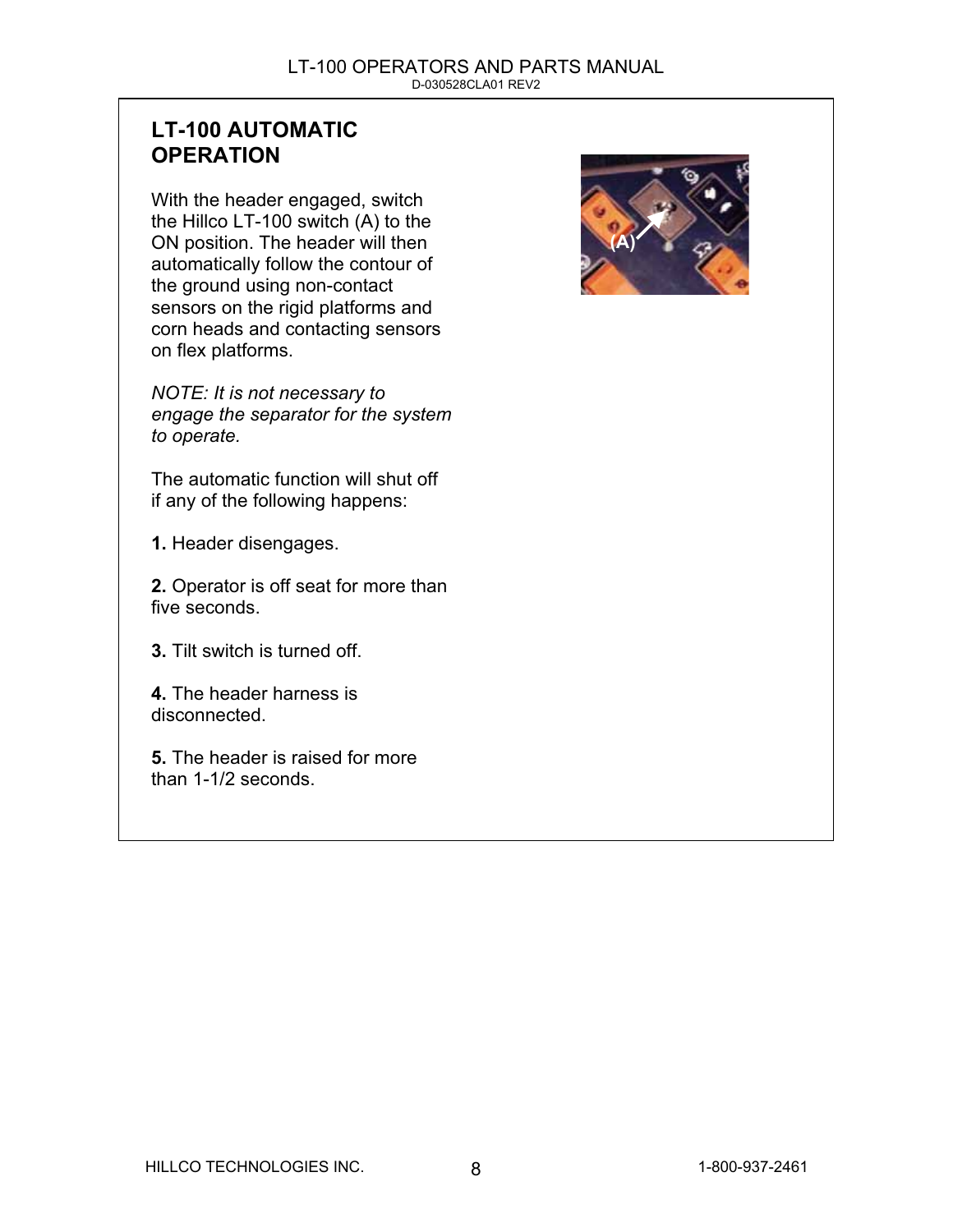## **HILLCO LT-100 MANUAL OPERATION**

To manually tilt the header, switch the Hillco switch (A) to the off position. Press the right half of the switch (B) to tilt it right. Press the left half of the switch (B) to go left.

*NOTE: The manual switch can be used during automatic operation, but as soon the manual switch is released, the automatic mode will re-adjust.*



# **HILLCO LT-100 SENSITIVITY ADJUSTMENTS**

The sensitivity of the Hillco LT-100 can be adjusted by changing the switch positions on the JD Contour Master™ circuit board located in the central electronics box.

If the header seems to be too sensitive in the side-to-side motion, you can choose a less sensitive switch setting. If the header doesn't seem sensitive enough, you can try a more sensitive switch setting.

**RESPONSIVENESS** OFF OFF OFF OFF LEAST OFF ON OFF OFF OFF OFF OFF ON OFF OFF MEDIUM OFF OFF OFF ON OFF OFF | ON | ON | OFF | MOST Contour Master™ circuit board switch settings

*NOTE: Switch #1 & #5 are always off.* 

## **SERVICING THE HILLCO LT-100**

Grease the tilt cylinder ends every 50 hours.

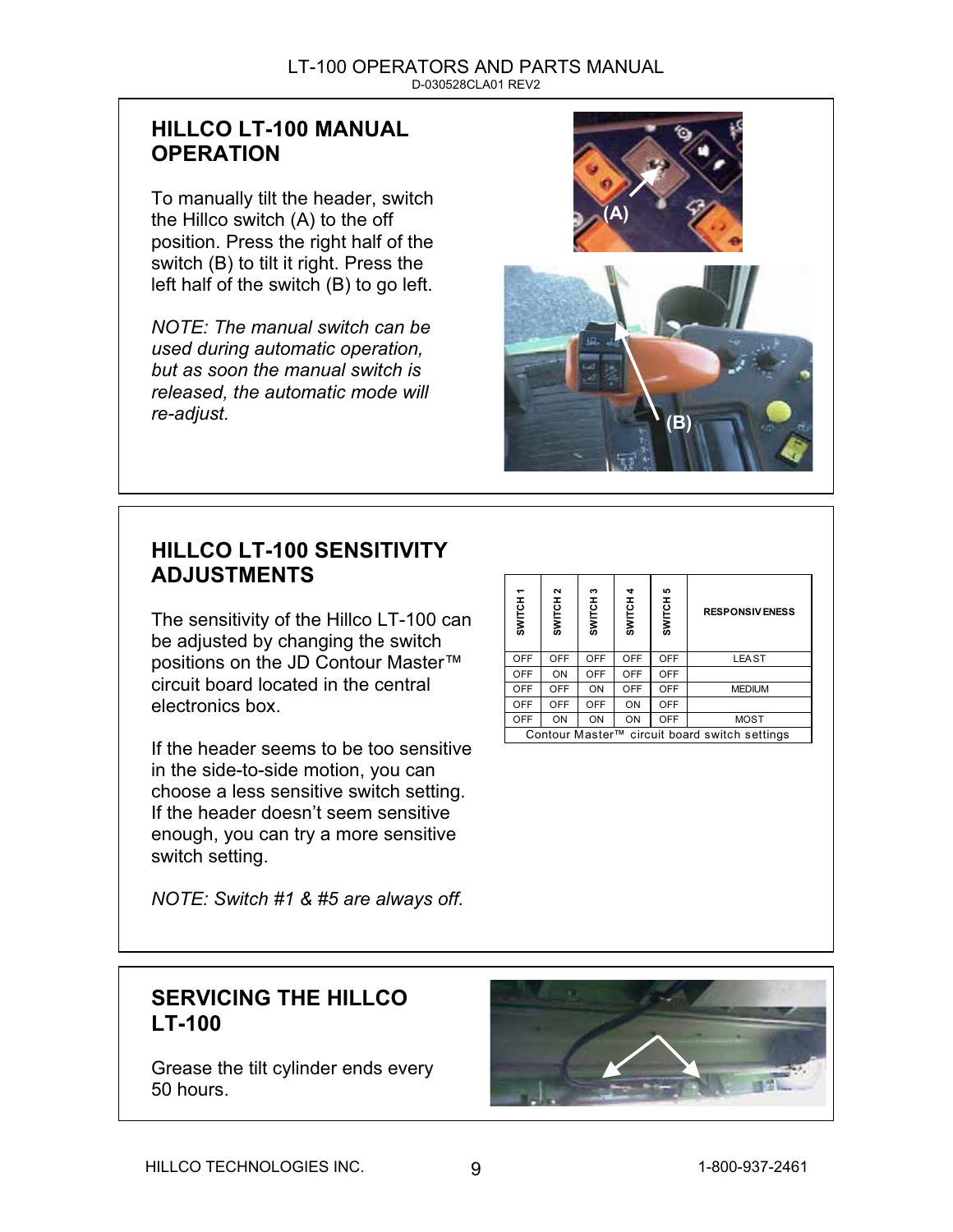

|                | <b>KEY PART NUMBER</b> | <b>PART NAME</b>                            | QTY.           | <b>REMARKS</b> |
|----------------|------------------------|---------------------------------------------|----------------|----------------|
|                | LTA-241281             | LTA ASM, LATERAL TILT                       |                |                |
| <u> 2</u>      | IF-HNF-16ME            | <b>M16 FLANGED NUT</b>                      | 10             |                |
| 3              | LTP-241721             | <b>BUSHING</b>                              | 1              |                |
| 14             | F-CB-16M045E           | M16 X 45 CARRIAGE BOLT                      | 4              |                |
| $\overline{5}$ | LM-229192              | TM ROD. LOCK                                | $\overline{2}$ |                |
| 16             | IMC-135531             | <b>SPRING</b>                               | 2              |                |
| 17             | F-HC-10M070F           | M <sub>10</sub> X <sub>70</sub> FLANGE BOLT | 2              |                |
| 8              | LTP-241751             | UHMW PLASTIC, WEAR PAD                      | 1              |                |
| 9              | LTA-241541             | LTM ASM, STOP                               | 2              |                |
| 10             | LTA-241571             | LTM ASM, CYL MOUNT                          |                |                |
| 11             | LTA-248541             | TM PIN ASM                                  |                |                |
| 12             | IF-HCF-16M040E         | M <sub>16</sub> X <sub>40</sub> FLANGE BOLT | 6              |                |
| 13             | F-HCF-10M016F          | M <sub>10</sub> X <sub>16</sub> FLANGE BOLT |                |                |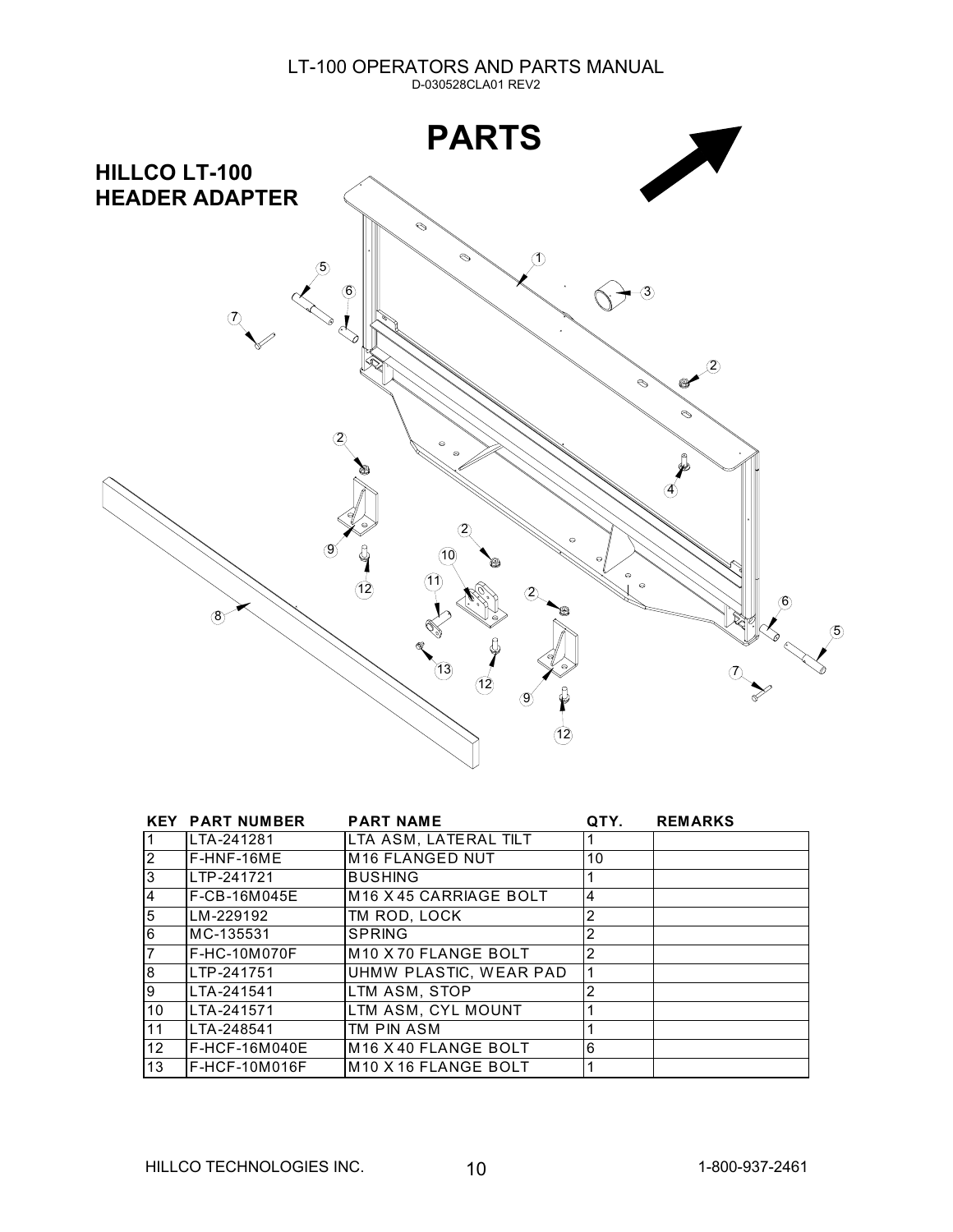

|                  | uz.                                            | QTY.                                                                                                                                                                                                                                                                                                                        | <b>REMARKS</b>               |
|------------------|------------------------------------------------|-----------------------------------------------------------------------------------------------------------------------------------------------------------------------------------------------------------------------------------------------------------------------------------------------------------------------------|------------------------------|
| LTA-241422       | <b>LTT ASM</b>                                 | 1                                                                                                                                                                                                                                                                                                                           |                              |
|                  |                                                | As Reg.                                                                                                                                                                                                                                                                                                                     |                              |
| LM-226841        |                                                |                                                                                                                                                                                                                                                                                                                             |                              |
| F-HC-16M120E     | M <sub>16</sub> X 120 BOLT                     | 1                                                                                                                                                                                                                                                                                                                           |                              |
| F-HNS-16ME       | M16 STOVER NUT                                 |                                                                                                                                                                                                                                                                                                                             |                              |
|                  |                                                | 4                                                                                                                                                                                                                                                                                                                           | 9000 & 10 SERIES             |
| F-HCF-16M040E    | IM16 X 40 FLANGE BOLT                          | 4                                                                                                                                                                                                                                                                                                                           | 50 SERIES                    |
| LTM-242181       | LTM UHMW, TOP WEAR PAD                         | $\overline{2}$                                                                                                                                                                                                                                                                                                              |                              |
| F-FHS-6M020E     | M6 X 20 HEX SOCKET CAP                         | 6                                                                                                                                                                                                                                                                                                                           |                              |
| F-HNN-6ME        | <b>M6 NYLOCK NUT</b>                           | 6                                                                                                                                                                                                                                                                                                                           |                              |
| F-CB-8M030E      | <b>M8 X 30 CARRIAGE BOLT</b>                   | 6                                                                                                                                                                                                                                                                                                                           |                              |
| F-HNF-08ME       | <b>M8 FLANGE NUTS</b>                          | 6                                                                                                                                                                                                                                                                                                                           |                              |
| HC-136811        | <b>CYLINDER</b>                                | 1                                                                                                                                                                                                                                                                                                                           |                              |
| HC137231         |                                                |                                                                                                                                                                                                                                                                                                                             |                              |
| LA-229071        | TM PIN ASM                                     |                                                                                                                                                                                                                                                                                                                             |                              |
| F-HCF-10M016F    |                                                |                                                                                                                                                                                                                                                                                                                             |                              |
| LTA-241653       | LTM ASM, RH THROAT FILLER                      |                                                                                                                                                                                                                                                                                                                             |                              |
| LTA-241683       |                                                |                                                                                                                                                                                                                                                                                                                             |                              |
| LTA-242251       | LTM ASM, FEEDER DRUM ARM LH                    |                                                                                                                                                                                                                                                                                                                             |                              |
| LTA-242221       |                                                |                                                                                                                                                                                                                                                                                                                             |                              |
| MC-136871        | <b>FEEDER CHAIN EXTENSION</b>                  | 3                                                                                                                                                                                                                                                                                                                           | 4 USED ON 9600, 9610 & 9650  |
| MC-137021        | <b>CONNECTOR LINK</b>                          | 3                                                                                                                                                                                                                                                                                                                           | 4 USED ON 9600, 9610 & 9650  |
|                  | <b>S-WIRE KEEPER PIN</b>                       |                                                                                                                                                                                                                                                                                                                             | 12 USED ON 9600, 9610 & 9650 |
|                  |                                                | As Req.                                                                                                                                                                                                                                                                                                                     |                              |
| F-HNS-8ME        |                                                | As Req.                                                                                                                                                                                                                                                                                                                     |                              |
| <b>NOT SHOWN</b> |                                                |                                                                                                                                                                                                                                                                                                                             |                              |
| LL-136801        |                                                | 1                                                                                                                                                                                                                                                                                                                           | TOP OF TRANSITION            |
| LL-136791        | DECAL, SMALL HILLCO LT-100                     | $\overline{2}$                                                                                                                                                                                                                                                                                                              | <b>SIDES OF TRASITION</b>    |
| LL-137051        | DECAL, DANGER-PINCH POINT HAZARD               | $\overline{2}$                                                                                                                                                                                                                                                                                                              | <b>SIDES OF TRASITION</b>    |
|                  | <b>F-MB-14NR40</b><br>MC-137031<br>F-HC-8M016F | <b>KEY PART NUMBER PART NAME</b><br><b>MACHINE BUSHING</b><br>TM COLLAR, PIVOT<br>F-HCF-12M040E M12 X 40 FLANGE BOLT<br><b>SEAL KIT, CYLINDER</b><br>M <sub>10</sub> X <sub>16</sub> FLANGE BOLT<br>LTM ASM, LH THROAT FILLER<br>LTM ASM, FEEDER DRUM ARM RH<br>M8 X 16 BOLT<br>M8 STOVER NUT<br>DECAL, LARGE HILLCO LT-100 | $\overline{8}$               |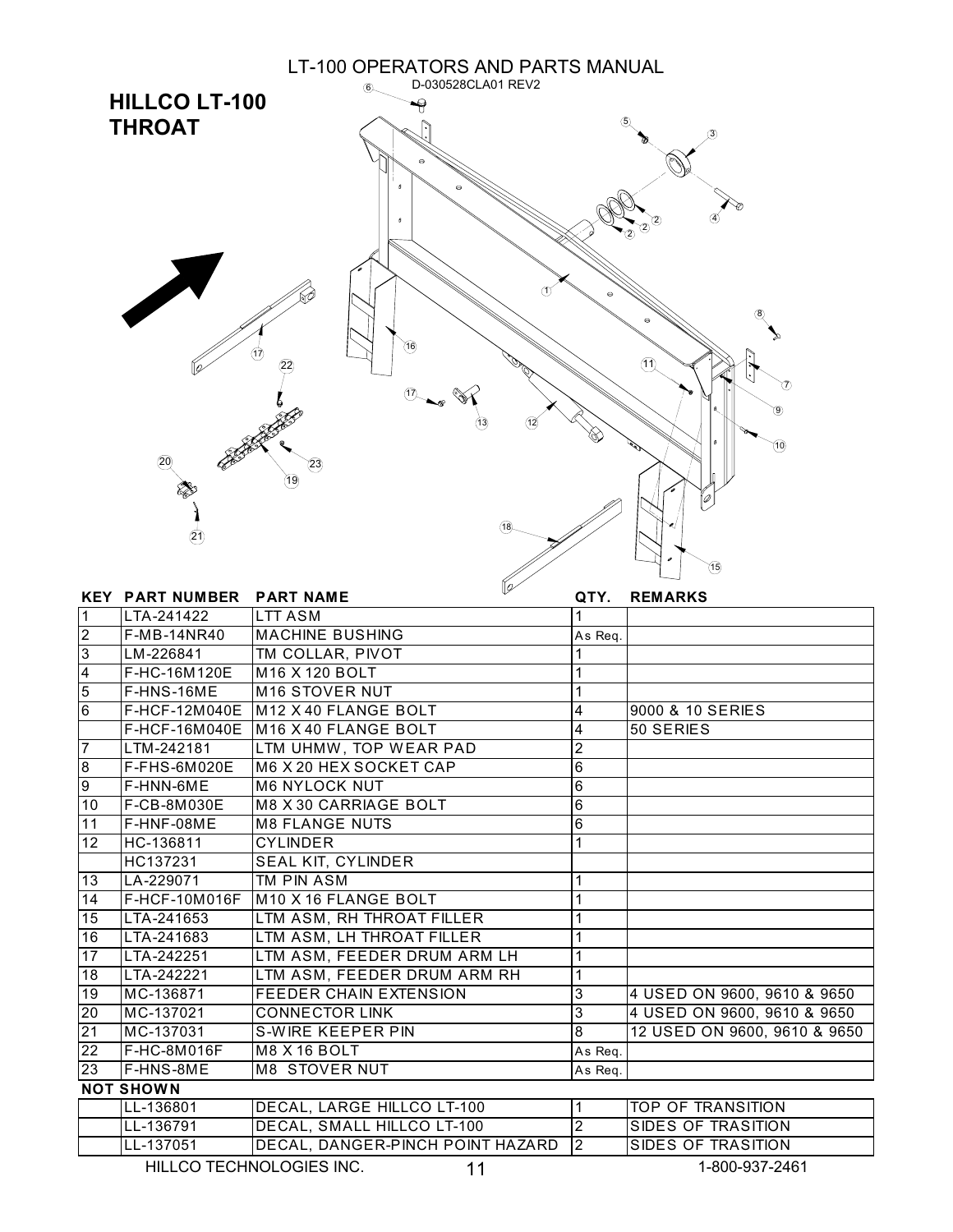**HILLCO LT-100 SHIELD AND HEX DRIVE ADAPTER** 



|                 | <b>KEY PART NUMBER</b> | <b>PART NAME</b>            | QTY. | <b>REMARKS</b> |
|-----------------|------------------------|-----------------------------|------|----------------|
| 11              | ILTP-241741            | LTM PLT, SHIELD TOP         |      |                |
| $\sqrt{2}$      | LTA-241602             | LTM ASM, RH SHIELD          |      |                |
| $\sqrt{3}$      | LTA-241632             | LTM ASM, LH SHIELD          |      |                |
| 14              | LTP-241731             | LTM PLT, SHIELD EXT         |      |                |
| $\overline{5}$  | LTA-241701             | LTM ASM, SHIELD EXT SUPPORT |      |                |
| $\overline{6}$  | F-CB-8M030E            | M8 X 30 CARRIAGE BOLT       | 6    |                |
| 17              | F-HCF-8M020E           | IM8 X 20 FLANGE BOLT        | 12   |                |
| $\overline{8}$  | IF-HNF-08ME            | IM8 FLANGE NUT              | 18   |                |
| 9               | LTA-242191             | LTM ASM, HEX DRIVE ADAPTER  |      |                |
| $\overline{10}$ | IF-HCF-12M040E         | M12 X 40 FLANGE BOLT        |      | 19600 ONLY     |
| $\overline{11}$ | IF-HNN-12ME            | IM12 FLANGE NUT             |      | 19600 ONLY     |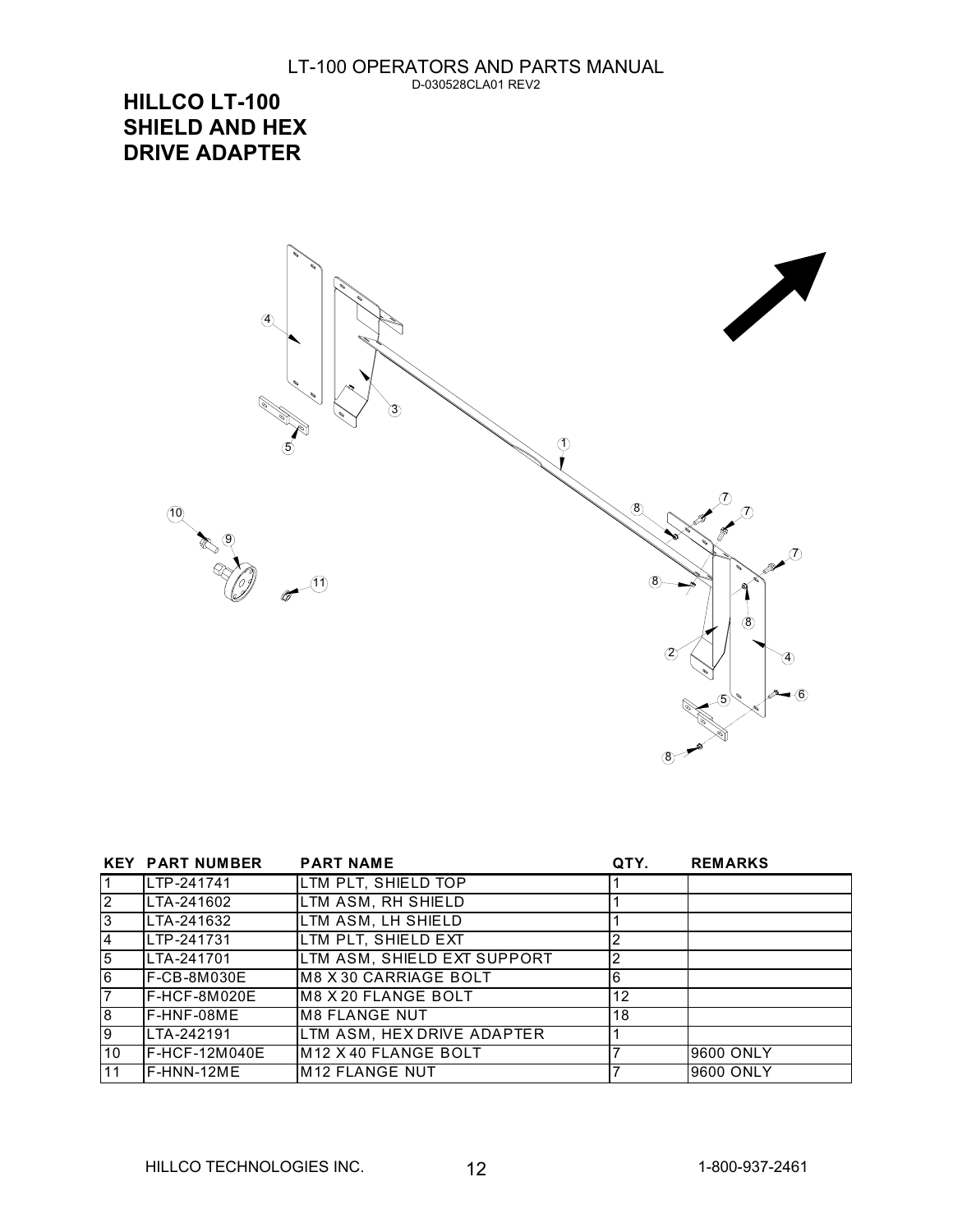**HILLCO LT-100 VALVE AND HOSES** 



|                                                                                                                                   | <b>KEY PART NUMBER</b> | <b>PART NAME</b>           |  | QTY. REMARKS                           |
|-----------------------------------------------------------------------------------------------------------------------------------|------------------------|----------------------------|--|----------------------------------------|
|                                                                                                                                   | IHC-136511**           | LATERAL TILT VALVE         |  | COMPLETE MAIN BODY W/ INTERNAL PARTS   |
| $\overline{2}$                                                                                                                    | HC-136561              | <b>COILS</b>               |  |                                        |
| $\overline{3}$                                                                                                                    | HC-136571              | <b>COIL COVERS</b>         |  |                                        |
| $\overline{4}$                                                                                                                    | HC-136591              | <b>COVER</b>               |  | 9000 & 10 SERIES ONLY                  |
| $\overline{5}$                                                                                                                    | HC-136581              | COIL COVER NUTS            |  |                                        |
| $\overline{6}$                                                                                                                    | EC-136721              | AMP 4-PIN CONNECTOR        |  | 9000 & 10 SERIES ONLY                  |
|                                                                                                                                   | MC-136841              | l#6 x 1/4 SCREW            |  | 9000 & 10 SERIES ONLY                  |
| 8                                                                                                                                 | LP-248471              | TIE ROD BOLT               |  |                                        |
| 9                                                                                                                                 | HC-136551              | <b>SHORT THROUGH TUBES</b> |  |                                        |
| 9A                                                                                                                                | IHC-136541             | LONG THROUGH TUBES         |  | 9000 & 10 SERIES ONLY                  |
| 9B                                                                                                                                | IHC-136551             | <b>SHORT THROUGH TUBES</b> |  | 50 SERIES ONLY                         |
| 10                                                                                                                                | IHC-136521             | <b>ORIFICE</b>             |  |                                        |
| 11                                                                                                                                | IHA-S-4MF8MO           | ADAPTER                    |  | l#8MORB X #4 MORS STR.                 |
| 12                                                                                                                                | LTA-242261             | HOSE                       |  | 1/4" 100R2 HOSE 249" #4 FORS BOTH ENDS |
| 13 <sup>2</sup>                                                                                                                   | HA-L-4MF4MO            | ADAPTER                    |  | l#4MORB X#4MORS 90 DEG.                |
| ** FOR INTERNAL PARTS FOR THE HC-136511 VALVE SEE YOUR JD DEALER, IT IS THE EXACT SAME VALVE AS THE JD CONTOUR<br>IMASTER™ VALVE. |                        |                            |  |                                        |